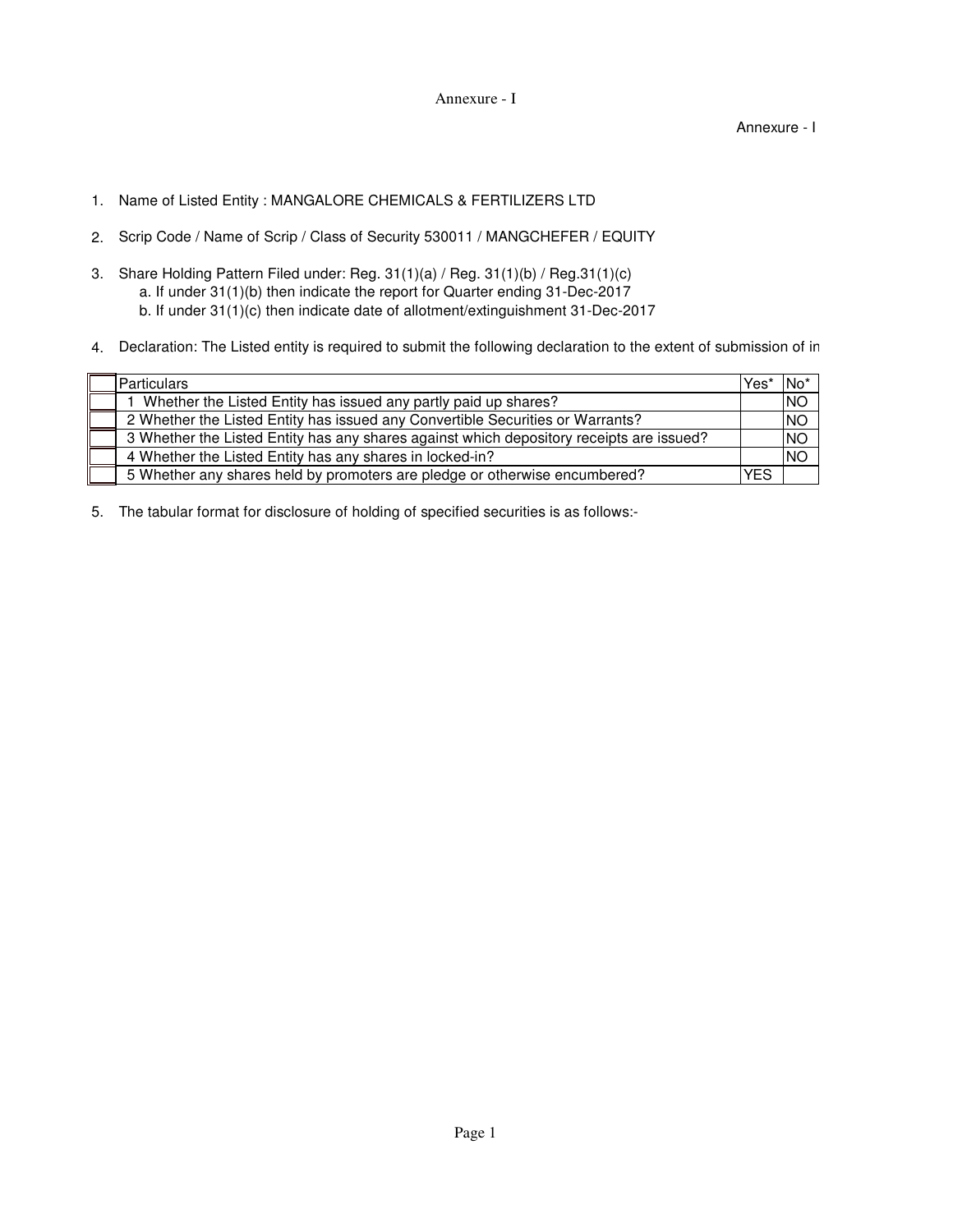| ani |   |  |
|-----|---|--|
|     | х |  |

## Table I - Summary Statement holding of specified securities

| Cate            | Category of           | Nos. of | No. of                     | No. of       | No. of     | Total nos.                 | Share-       |                       |                                           | Number of Voting Rights |           | No. of Shares           | Share-holding                   | Number of |          | Number of Shares  |                | Number of    |
|-----------------|-----------------------|---------|----------------------------|--------------|------------|----------------------------|--------------|-----------------------|-------------------------------------------|-------------------------|-----------|-------------------------|---------------------------------|-----------|----------|-------------------|----------------|--------------|
| gory            | Shareholder           | Share-  | fully paid up Partly paid- |              | shares     | shares held                | holding as   | held in each class of |                                           |                         |           | Underlying              | as a % assuming<br>Locked in    |           |          | pledged or        | equity         |              |
| (1)             | (11)                  | holders | equity shares              | up           | underlying | $(VII) =$                  | a % of total | securities (IX)       |                                           |                         |           | Outstanding             | full conversion<br>shares (XII) |           |          | otherwise         | shares held in |              |
|                 |                       | (III)   | held                       | equity       |            | Depository $(IV)+(V)+(VI)$ | no.          |                       |                                           |                         |           | convertible             | of convertible                  |           |          | encumbered (XIII) | dematerialized |              |
|                 |                       |         | (IV)                       | shares       | Receipts   |                            | of shares    |                       |                                           |                         |           | securities              | securities                      |           |          |                   |                | form (XIV)   |
|                 |                       |         |                            | held         | (VI)       |                            | (calculated  |                       |                                           |                         |           | (including<br>Warrants) | (as a                           | No.       | As $a\%$ | No.               | As a %         |              |
|                 |                       |         |                            | (V)          |            |                            | as           |                       | No of Voting Rights<br>Total as<br>a % of |                         |           |                         | percentage                      |           | of total | (a)               | of total       |              |
|                 |                       |         |                            |              |            |                            | per SCRR,    | Class                 | Class                                     | Total                   | $(A+B+C)$ | (X)                     | of diluted share                | (a)       | Shares   |                   | Shares         |              |
|                 |                       |         |                            |              |            |                            | 1957)        | eg: X                 | eg: Y                                     |                         |           |                         | capital)                        |           | held (b) |                   | held (b)       |              |
|                 |                       |         |                            |              |            |                            | (VIII) As a  |                       |                                           |                         |           |                         | $(XI) = (VII)+(X)$              |           |          |                   |                |              |
|                 |                       |         |                            |              |            |                            | $%$ of       |                       |                                           |                         |           |                         | As a % of                       |           |          |                   |                |              |
|                 |                       |         |                            |              |            |                            | $(A+B+C2)$   |                       |                                           |                         |           |                         | $(A+B+C2)$                      |           |          |                   |                |              |
|                 |                       |         |                            |              |            |                            |              |                       |                                           |                         |           |                         |                                 |           |          |                   |                |              |
|                 |                       |         |                            |              |            |                            |              |                       |                                           |                         |           |                         |                                 |           |          |                   |                |              |
|                 | <b>PROMOTER &amp;</b> |         |                            |              |            |                            |              |                       |                                           |                         |           |                         |                                 |           |          |                   |                |              |
|                 | <b>PROMOTER</b>       |         |                            |              |            |                            |              |                       |                                           |                         |           |                         |                                 |           |          |                   |                |              |
| IA.             | <b>GROUP</b>          |         | 88886107                   | $\mathbf{0}$ | $\Omega$   | 88886107                   | 75.00        | 88886107              | 0.                                        | 88886107                | 75.00     |                         | 75.00                           |           |          | 47533521          | 53.48          | 88886107     |
| B.              | <b>PUBLIC</b>         | 46875   | 29629043                   | $\Omega$     |            | 29629043                   | 25.00        | 29629043              |                                           | 29629043                | 25.00     |                         | 25.00                           |           |          |                   |                | 25886422     |
|                 | <b>NON PROMOTER-</b>  |         |                            |              |            |                            |              |                       |                                           |                         |           |                         |                                 |           |          |                   |                |              |
| C.              | <b>NON PUBLIC</b>     |         |                            | 0            |            |                            | 0.00         |                       |                                           | οI                      | 0.00      |                         | 0.00                            |           | n        |                   |                |              |
|                 | <b>SHARES</b>         |         |                            |              |            |                            |              |                       |                                           |                         |           |                         |                                 |           |          |                   |                |              |
| IC <sub>1</sub> | <b>UNDERLYING</b>     |         |                            | $\mathbf{0}$ | 0          |                            | 0.00         |                       | 01                                        | 0                       | 0.00      |                         | 0.00                            |           | n        |                   | $\Omega$       | $\mathbf{0}$ |
|                 | <b>SHARES HELD</b>    |         |                            |              |            |                            |              |                       |                                           |                         |           |                         |                                 |           |          |                   |                |              |
|                 | BY                    |         |                            |              |            |                            |              |                       |                                           |                         |           |                         |                                 |           |          |                   |                |              |
| C <sub>2</sub>  | <b>EMPLOYEE</b>       |         |                            | $\mathbf{0}$ |            |                            | 0.00         |                       |                                           | 0                       | 0.00      |                         | 0.00                            |           |          |                   |                |              |
|                 | Total                 | 46879   | 118515150                  | $\mathbf{0}$ | 0          | 118515150                  |              | 100.00 118515150      |                                           | 0 118515150             | 100.00    |                         | 100.00                          |           |          | 0 47533521        | 40.11          | 114772529    |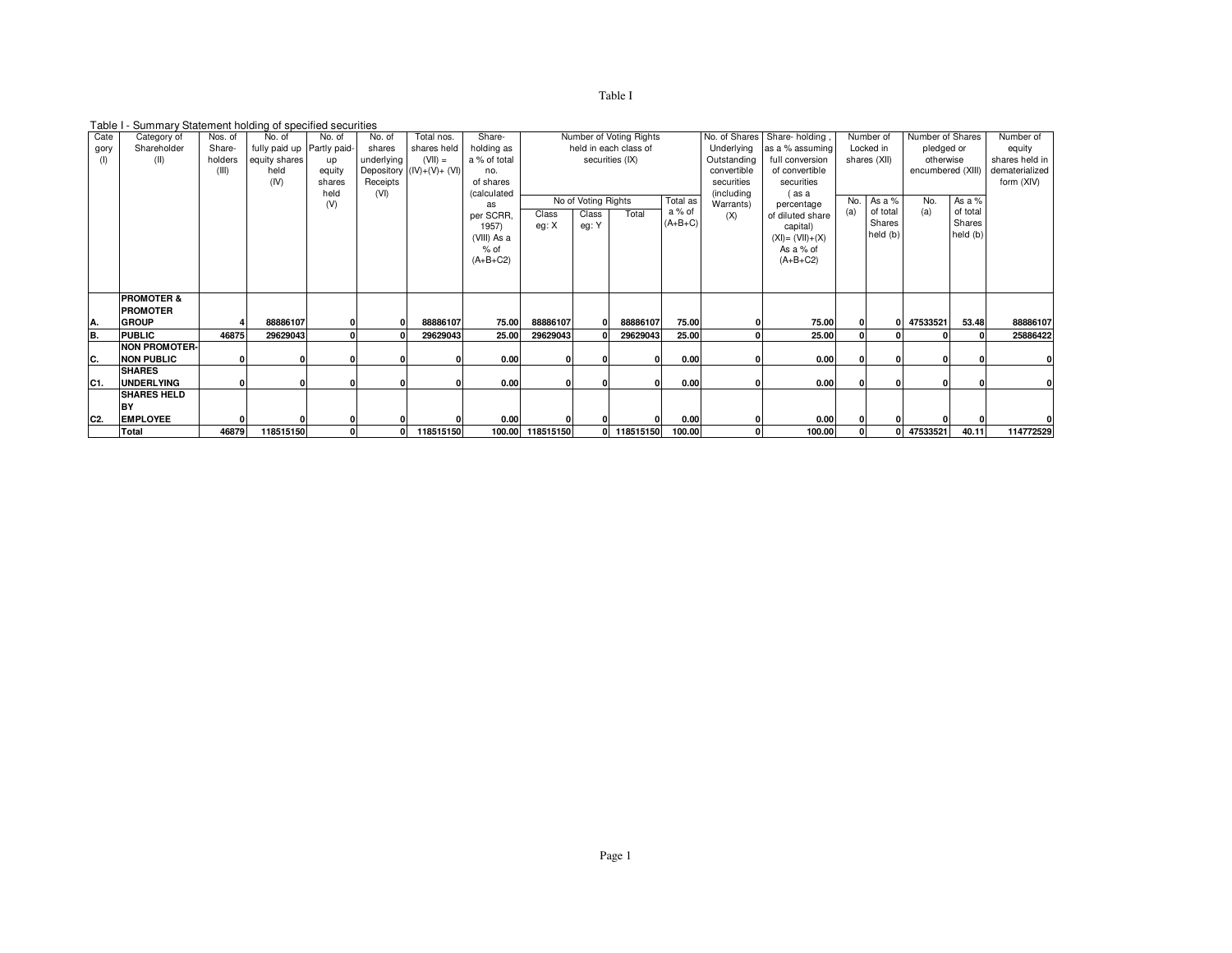Table II - Statement showing shareholding pattern of the Promoter and Promoter Group

|    | Category & Name                                                                                                                                                                                                | PAN        | Nos. of     | No. of        | Partly paid- | No. of     | Total nos.    | Share-        | Number of Voting Rights         |              |                       | No. of Shares Share-holding |                 | Number of          | Number of Shares |           | Number of            |            |                |
|----|----------------------------------------------------------------------------------------------------------------------------------------------------------------------------------------------------------------|------------|-------------|---------------|--------------|------------|---------------|---------------|---------------------------------|--------------|-----------------------|-----------------------------|-----------------|--------------------|------------------|-----------|----------------------|------------|----------------|
|    | of the Shareholders                                                                                                                                                                                            | (II)       | Shareholder | fully paid up | <b>UD</b>    | shares     | shares held   | holding %     |                                 |              | held in each class of |                             | Underlying      | as a % assuming    |                  | Locked in | pledged or otherwise |            | equity         |
|    | (1)                                                                                                                                                                                                            |            | (III)       | equity shares | equity       | underlying | $(VII =$      | calculated as |                                 |              | securities (IX)       |                             | Outstanding     | full conversion    | shares (XII)     |           | encumbered (XIII)    |            | shares held in |
|    |                                                                                                                                                                                                                |            |             | held          | shares       | Depository | $IV + V + VI$ | per SCRR.     |                                 |              |                       |                             | convertible     | of convertible     |                  |           |                      |            | dematerialized |
|    |                                                                                                                                                                                                                |            |             | (IV)          | held         | Receipts   |               | 1957          |                                 |              |                       | securities                  | securities      |                    |                  |           |                      | form (XIV) |                |
|    |                                                                                                                                                                                                                |            |             |               | (V)          | (VI)       |               | As a % of     | No of Voting Rights<br>Total as |              |                       | (including                  | as a percentage |                    | No. As a %       | No.(a)    | As a %               |            |                |
|    |                                                                                                                                                                                                                |            |             |               |              |            |               | $(A+B+C2)$    | Class                           | Class        | Total                 | a % of                      | Warrants)       | of diluted share   | (a)              | of total  |                      | of total   |                |
|    |                                                                                                                                                                                                                |            |             |               |              |            |               | (VIII)        | X                               | Y            |                       | Total                       | (X)             | capital)           |                  | Shares    |                      | Shares     |                |
|    |                                                                                                                                                                                                                |            |             |               |              |            |               |               |                                 |              |                       | Voting                      |                 | $(XI) = (VII)+(X)$ |                  | held (b)  |                      | held (b)   |                |
|    |                                                                                                                                                                                                                |            |             |               |              |            |               |               |                                 |              |                       | rights                      |                 | as a % of          |                  |           |                      |            |                |
|    |                                                                                                                                                                                                                |            |             |               |              |            |               |               |                                 |              |                       |                             |                 | $A+B+C2$           |                  |           |                      |            |                |
|    |                                                                                                                                                                                                                |            |             |               |              |            |               |               |                                 |              |                       |                             |                 |                    |                  |           |                      |            |                |
|    |                                                                                                                                                                                                                |            |             |               |              |            |               |               |                                 |              |                       |                             |                 |                    |                  |           |                      |            |                |
|    | <b>INDIAN</b>                                                                                                                                                                                                  |            |             |               |              |            |               |               |                                 |              |                       |                             |                 |                    |                  |           |                      |            |                |
|    | Individuals/Hindu undivided                                                                                                                                                                                    |            |             |               |              |            |               |               |                                 |              |                       |                             |                 |                    |                  |           |                      |            |                |
| а. | <b>Family</b>                                                                                                                                                                                                  |            |             |               |              |            |               |               | 0                               | $\Omega$     |                       | n                           |                 | n                  |                  |           |                      |            |                |
|    | Central Government/                                                                                                                                                                                            |            |             |               |              |            |               |               |                                 |              |                       |                             |                 |                    |                  |           |                      |            |                |
| b. | State Government(s)                                                                                                                                                                                            |            | $\Omega$    | $\Omega$      | 0            |            |               |               | 0                               | $\Omega$     |                       | $\mathbf{o}$                |                 | $\mathbf{0}$       |                  |           | $\Omega$             |            | 0              |
|    | <b>Financial Institutions/</b>                                                                                                                                                                                 |            |             |               |              |            |               |               |                                 |              |                       |                             |                 |                    |                  |           |                      |            |                |
| с. | <b>Banks</b>                                                                                                                                                                                                   |            | n           | $\sqrt{2}$    | $\Omega$     |            |               |               | $\Omega$                        | $\sqrt{2}$   |                       | $\Omega$                    |                 | n                  |                  |           | n                    |            | 0              |
| d. | <b>ANY OTHER</b>                                                                                                                                                                                               |            |             |               |              |            |               |               |                                 |              |                       |                             |                 |                    |                  |           |                      |            |                |
|    | <b>Bodies Corporate</b>                                                                                                                                                                                        |            | 4           | 88886107      | $\mathbf{0}$ |            | 88886107      | 75.00         | 88886107                        |              | 0 88886107            | 75.00                       | $\Omega$        | 75.00              | <b>n</b>         |           | 0 47533521           | 53.48      | 88886107       |
|    | Names:                                                                                                                                                                                                         |            |             |               |              |            |               |               |                                 |              |                       |                             |                 |                    |                  |           |                      |            |                |
|    | ZUARI AGRO CHEMICALS LIMITED AAACZ3924H                                                                                                                                                                        |            |             | 62843211      |              |            | 62843211      | 53.03         | 62843211                        | $\circ$      | 6284321               | 53.03                       |                 | 53.03              | $\Omega$         |           | 42779640             | 48.13      | 62843211       |
|    | UNITED BREWERIES HOLDINGS                                                                                                                                                                                      |            |             |               |              |            |               |               |                                 |              |                       |                             |                 |                    |                  |           |                      |            |                |
|    | <b>LIMITED</b>                                                                                                                                                                                                 | AAACU2307D |             | 17836068      |              |            | 17836068      | 15.05         | 17836068                        |              | 17836068              | 15.05                       |                 | 15.05              |                  |           | 4753881              | 5.35       | 17836068       |
|    | MCDOWELL HOLDINGS LIMITED                                                                                                                                                                                      | AAECM1162E |             | 5826828       |              |            | 5826828       | 4.92          | 5826828                         |              | 5826828               | 4.92                        |                 | 4.92               |                  |           |                      |            | 5826828        |
|    | KINGFISHER FINVEST INDIA LTD                                                                                                                                                                                   | AABCV9224B |             | 2380000       |              |            | 2380000       | 2.01          | 2380000                         |              | 2380000               | 2.01                        |                 | 2.01               |                  |           |                      |            | 2380000        |
|    |                                                                                                                                                                                                                |            |             |               |              |            |               |               |                                 |              |                       |                             |                 |                    |                  |           |                      |            |                |
|    | Sub-Total (A)(1)                                                                                                                                                                                               |            |             | 88886107      | $\Omega$     |            | 88886107      | 75.00         | 88886107                        |              | 88886107              | 75.00                       |                 | 75.00              | $\Omega$         |           | 0 47533521           | 53.48      | 88886107       |
|    |                                                                                                                                                                                                                |            |             |               |              |            |               |               |                                 |              |                       |                             |                 |                    |                  |           |                      |            |                |
| 2. | <b>FOREIGN</b><br><b>Individuals (Non-</b>                                                                                                                                                                     |            |             |               |              |            |               |               |                                 |              |                       |                             |                 |                    |                  |           |                      |            |                |
|    | Resident Individuals/                                                                                                                                                                                          |            |             |               |              |            |               |               |                                 |              |                       |                             |                 |                    |                  |           |                      |            |                |
| а. | <b>Foreign Individuals)</b>                                                                                                                                                                                    |            | n           | 0             |              |            |               |               | 0                               |              |                       | $\mathbf{0}$                |                 | 0                  |                  |           | $\mathbf{0}$         |            | 0              |
| b. | Government                                                                                                                                                                                                     |            | $\Omega$    | $\Omega$      | $\Omega$     |            |               |               | $\Omega$                        | $\Omega$     |                       | $\Omega$                    | $\Omega$        | $\Omega$           |                  |           | $\Omega$             |            | 0              |
| c. | <b>Institutions</b>                                                                                                                                                                                            |            | $\Omega$    | $\Omega$      | 0            |            |               |               | 0                               | $\mathbf{0}$ |                       | $\mathbf{0}$                | $\mathbf{0}$    | $\mathbf{0}$       |                  |           | $\Omega$             |            | 0              |
| d. | <b>Foreign Portfolio Investor</b>                                                                                                                                                                              |            |             | $\sqrt{2}$    | $\mathbf{r}$ |            |               |               | $\Omega$                        | $\Omega$     |                       | $\Omega$                    | $\sqrt{2}$      | <sup>0</sup>       |                  |           |                      |            | 0              |
| f. | <b>ANY OTHER</b>                                                                                                                                                                                               |            |             |               |              |            |               |               |                                 |              |                       |                             |                 |                    |                  |           |                      |            |                |
|    |                                                                                                                                                                                                                |            |             |               |              |            |               |               |                                 |              |                       |                             |                 |                    |                  |           |                      |            |                |
|    | Sub-Total (A)(2)                                                                                                                                                                                               |            | $\Omega$    | $\Omega$      |              |            |               |               |                                 | $\Omega$     |                       | 0                           | $\sqrt{ }$      | $\mathbf{0}$       |                  |           |                      |            | 0              |
|    |                                                                                                                                                                                                                |            |             |               |              |            |               |               |                                 |              |                       |                             |                 |                    |                  |           |                      |            |                |
|    | <b>Total Shareholding of Promoter</b>                                                                                                                                                                          |            |             |               |              |            |               |               |                                 |              |                       |                             |                 |                    |                  |           |                      |            |                |
|    | and Promoter Group (A)=                                                                                                                                                                                        |            |             |               |              |            |               |               |                                 |              |                       |                             |                 |                    |                  |           |                      |            |                |
|    | $(A)(1)+(A)(2)$                                                                                                                                                                                                |            |             | 88886107      | 0            | ŋ          | 88886107      |               | 75.00 88886107                  | $\mathbf{0}$ | 88886107              | 75.00                       |                 | 75.00              |                  |           | 0 47533521           | 40.11      | 88886107       |
|    |                                                                                                                                                                                                                |            |             |               |              |            |               |               |                                 |              |                       |                             |                 |                    |                  |           |                      |            |                |
|    | Details of Shares which remain unclaimed may be given hear along with details such as number of shareholders, outstanding shares held in demat/unclaimed suspense account, voting rights which are frozen etc. |            |             |               |              |            |               |               |                                 |              |                       |                             |                 |                    |                  |           |                      |            |                |
|    |                                                                                                                                                                                                                |            |             |               |              |            |               |               |                                 |              |                       |                             |                 |                    |                  |           |                      |            |                |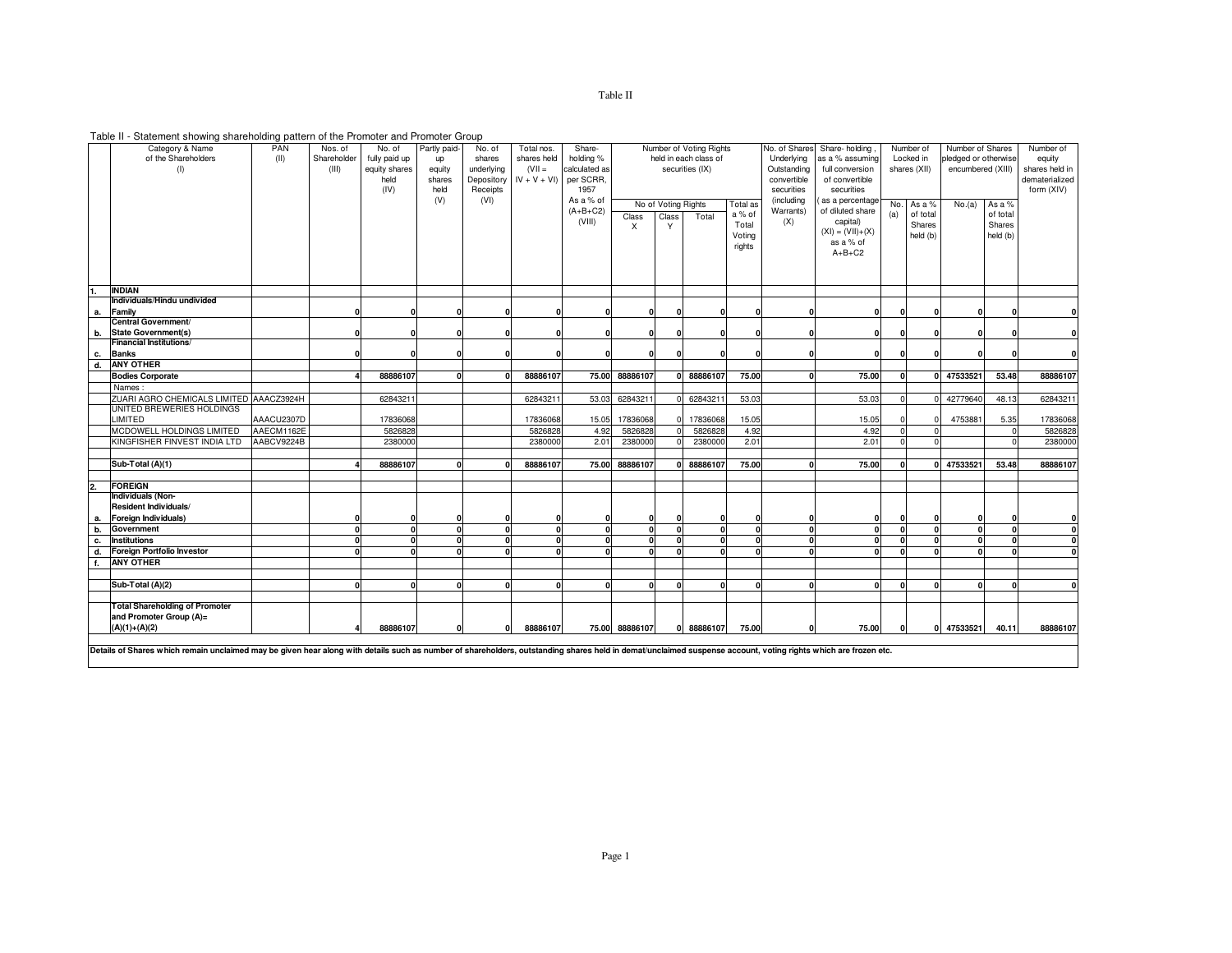## Table III - Statement showing shareholding pattern of the Public shareholder

|          | Category & Name<br>of the Shareholders<br>(1)                                                                                                                                                                  | PAN<br>(II)      | Nos. of<br>Shareholder<br>(III) | No. of<br>fully paid up<br>equity shares<br>held | Partly paid-<br>up<br>equity<br>shares | No. of shares<br>underlying<br>Depository<br>Receipts | Total nos.<br>shares held<br>$(VII =$<br>$IV + V + VI$ | Share- holding<br>%<br>calculated as<br>per SCRR, |                  |                                   | Number of Voting Rights<br>held in each class of<br>securities IX) |                                       | No. of Shares<br>Underlying<br>Outstanding<br>convertible | Total Share-<br>holding,<br>as a % assuming<br>full conversion                  |                              | Number of<br>Locked in<br>shares (XII)      | Number of Shares<br>pledged or otherwise<br>encumbered (XIII) |                                                   | Number of equity<br>shares held in<br>dematerialized<br>form (XIV) |
|----------|----------------------------------------------------------------------------------------------------------------------------------------------------------------------------------------------------------------|------------------|---------------------------------|--------------------------------------------------|----------------------------------------|-------------------------------------------------------|--------------------------------------------------------|---------------------------------------------------|------------------|-----------------------------------|--------------------------------------------------------------------|---------------------------------------|-----------------------------------------------------------|---------------------------------------------------------------------------------|------------------------------|---------------------------------------------|---------------------------------------------------------------|---------------------------------------------------|--------------------------------------------------------------------|
|          |                                                                                                                                                                                                                |                  |                                 | (IV)                                             | held<br>(V)                            | (VI)                                                  |                                                        | 1957<br>As a % of<br>$(A+B+C2)$<br>(VIII)         | Class<br>X       | No of Voting Rights<br>Class<br>Y | Total                                                              | Total as<br>a % of<br>Total<br>Voting | securities<br>(including<br>Warrants)<br>(X)              | of convertible<br>securities<br>as a percentage<br>of diluted share<br>capital) | No.<br>(a)                   | As a %<br>of total<br>Shares<br>held<br>(b) | No.(a)<br>Not applic<br>able)                                 | As a %<br>of total<br>Shares<br>held<br>Not appli |                                                                    |
|          |                                                                                                                                                                                                                |                  |                                 |                                                  |                                        |                                                       |                                                        |                                                   |                  |                                   |                                                                    | rights                                |                                                           | (XI)                                                                            |                              |                                             |                                                               | cable) (b)                                        |                                                                    |
|          | <b>INSTITUTIONS</b>                                                                                                                                                                                            |                  |                                 |                                                  |                                        |                                                       |                                                        |                                                   |                  |                                   |                                                                    |                                       |                                                           |                                                                                 |                              |                                             |                                                               |                                                   |                                                                    |
| а.<br>b. | Mutual Funds/<br><b>Venture Capital Funds</b>                                                                                                                                                                  |                  |                                 | 129025                                           | 0<br>$\mathbf{0}$                      |                                                       | 129025                                                 | 0.11<br>$\mathbf 0$                               | 129025           | $\Omega$<br>$\Omega$              | 129025                                                             | 0.11<br>$\mathbf{0}$                  | $\Omega$<br>$\mathbf{0}$                                  | 0.11<br>$\mathbf{0}$                                                            | n<br>$\Omega$                |                                             | <b>NA</b><br><b>NA</b>                                        |                                                   | 10000                                                              |
| c.       | <b>Alternate Investment Funds</b>                                                                                                                                                                              |                  |                                 | $\mathbf 0$                                      | $\mathbf 0$                            |                                                       |                                                        | $\Omega$                                          | $\mathbf 0$      | $\Omega$                          |                                                                    | $\mathbf 0$                           | $\mathbf{0}$                                              | $\mathbf 0$                                                                     | 0                            |                                             | <b>NA</b>                                                     |                                                   |                                                                    |
| d.       | <b>Foreign Venture</b><br><b>Capital Investors</b>                                                                                                                                                             |                  |                                 |                                                  |                                        |                                                       |                                                        |                                                   |                  |                                   |                                                                    |                                       |                                                           |                                                                                 |                              |                                             | <b>NA</b>                                                     |                                                   |                                                                    |
|          | Foreign Portfolio                                                                                                                                                                                              |                  |                                 |                                                  |                                        |                                                       |                                                        |                                                   |                  |                                   |                                                                    |                                       |                                                           |                                                                                 |                              |                                             |                                                               |                                                   |                                                                    |
| е.       | Investors<br>Financial Institutions/                                                                                                                                                                           |                  |                                 | 1069268                                          |                                        |                                                       | 1069268                                                | 0.90                                              | 1069268          |                                   | 1069268                                                            | 0.90                                  |                                                           | 0.90                                                                            |                              |                                             | <b>NA</b>                                                     |                                                   | 1069268                                                            |
| f.       | Banks                                                                                                                                                                                                          |                  | 277                             | 301896                                           | 0                                      |                                                       | 301896                                                 | 0.25                                              | 301896           |                                   | 301896                                                             | 0.25                                  |                                                           | 0.25                                                                            |                              |                                             | <b>NA</b>                                                     |                                                   | 37440                                                              |
| g.       | <b>Insurance Companies</b>                                                                                                                                                                                     |                  |                                 | 2090                                             | $\mathbf 0$                            |                                                       | 2090                                                   | $\mathbf{0}$                                      | 2090             | $\mathbf{0}$                      | 2090                                                               | $\mathbf{r}$                          | $\mathbf{0}$                                              | $\Omega$                                                                        | $\Omega$                     |                                             | <b>NA</b>                                                     |                                                   |                                                                    |
| h.       | Provident Funds/<br><b>Pension Funds</b>                                                                                                                                                                       |                  |                                 |                                                  | 0                                      |                                                       |                                                        |                                                   |                  |                                   |                                                                    |                                       | $\Omega$                                                  |                                                                                 |                              |                                             | <b>NA</b>                                                     |                                                   |                                                                    |
| i.       | <b>ANY OTHER</b>                                                                                                                                                                                               |                  |                                 |                                                  |                                        |                                                       |                                                        |                                                   |                  |                                   |                                                                    |                                       |                                                           |                                                                                 |                              |                                             |                                                               |                                                   |                                                                    |
| j.       | <b>Market Maker</b>                                                                                                                                                                                            |                  |                                 |                                                  | $\mathbf{0}$                           |                                                       |                                                        |                                                   |                  | $\Omega$                          |                                                                    |                                       |                                                           |                                                                                 |                              |                                             | <b>NA</b>                                                     |                                                   |                                                                    |
|          | Sub-Total (B)(1)                                                                                                                                                                                               |                  | 287                             | 1502279                                          |                                        |                                                       | 1502279                                                | 1.27                                              | 1502279          |                                   | 1502279                                                            | 1.27                                  |                                                           | 1.27                                                                            |                              |                                             |                                                               |                                                   | 1116708                                                            |
|          |                                                                                                                                                                                                                |                  |                                 |                                                  |                                        |                                                       |                                                        |                                                   |                  |                                   |                                                                    |                                       |                                                           |                                                                                 |                              |                                             |                                                               |                                                   |                                                                    |
|          | Central Government/<br>State Government(s)/                                                                                                                                                                    |                  |                                 |                                                  |                                        |                                                       |                                                        |                                                   |                  |                                   |                                                                    |                                       |                                                           |                                                                                 |                              |                                             |                                                               |                                                   |                                                                    |
|          | President of India                                                                                                                                                                                             |                  |                                 | 1051750                                          |                                        |                                                       | 1051750                                                | 0.89                                              | 1051750          |                                   | 1051750                                                            | 0.89                                  |                                                           | 0.89                                                                            |                              |                                             | <b>NA</b>                                                     |                                                   | 1050000                                                            |
|          | Sub-Total (B)(2)                                                                                                                                                                                               |                  |                                 | 1051750                                          | $\mathbf 0$                            |                                                       | 1051750                                                | 0.89                                              | 1051750          |                                   | 1051750                                                            | 0.89                                  | $\mathbf 0$                                               | 0.89                                                                            |                              |                                             |                                                               |                                                   | 1050000                                                            |
|          |                                                                                                                                                                                                                |                  |                                 |                                                  |                                        |                                                       |                                                        |                                                   |                  |                                   |                                                                    |                                       |                                                           |                                                                                 |                              |                                             |                                                               |                                                   |                                                                    |
|          | <b>NON-INSTITUTIONS</b><br><b>INDIVIDUALS -</b>                                                                                                                                                                |                  |                                 |                                                  |                                        |                                                       |                                                        |                                                   |                  |                                   |                                                                    |                                       |                                                           |                                                                                 |                              |                                             |                                                               |                                                   |                                                                    |
| а.       | I. Individual shareholders                                                                                                                                                                                     |                  |                                 |                                                  |                                        |                                                       |                                                        |                                                   |                  |                                   |                                                                    |                                       |                                                           |                                                                                 |                              |                                             |                                                               |                                                   |                                                                    |
|          | holding nominal share capital                                                                                                                                                                                  |                  |                                 |                                                  |                                        |                                                       |                                                        |                                                   |                  | $\mathbf{0}$                      |                                                                    |                                       | $\Omega$                                                  |                                                                                 |                              |                                             |                                                               |                                                   | 10811936                                                           |
|          | up to Rs. 2 lakhs<br>II. Individual shareholders                                                                                                                                                               |                  | 45158                           | 13994254                                         |                                        |                                                       | 13994254                                               | 11.81                                             | 13994254         |                                   | 13994254                                                           | 11.81                                 |                                                           | 11.81                                                                           |                              |                                             | <b>NA</b>                                                     |                                                   |                                                                    |
|          | holding nominal share capital<br>in excess of Rs. 2 lakhs.                                                                                                                                                     |                  | 30                              | 1981726                                          |                                        |                                                       | 1981726                                                |                                                   | 1981726          |                                   | 1981726                                                            | 1.67                                  |                                                           |                                                                                 |                              |                                             | <b>NA</b>                                                     |                                                   | 1902994                                                            |
|          | <b>NBFCs registered</b>                                                                                                                                                                                        |                  |                                 |                                                  |                                        |                                                       |                                                        | 1.67                                              |                  |                                   |                                                                    |                                       |                                                           | 1.67                                                                            |                              |                                             |                                                               |                                                   |                                                                    |
| b.       | with RBI<br><b>Overseas Depositories</b>                                                                                                                                                                       |                  |                                 |                                                  |                                        |                                                       |                                                        |                                                   |                  |                                   |                                                                    |                                       |                                                           |                                                                                 |                              |                                             | <b>NA</b>                                                     |                                                   |                                                                    |
|          | (holding DRs)                                                                                                                                                                                                  |                  |                                 |                                                  |                                        |                                                       |                                                        |                                                   |                  |                                   |                                                                    |                                       |                                                           |                                                                                 |                              |                                             |                                                               |                                                   |                                                                    |
| d.<br>e. | (balancing figure)<br><b>ANY OTHER</b>                                                                                                                                                                         |                  |                                 |                                                  |                                        |                                                       |                                                        |                                                   |                  |                                   |                                                                    |                                       |                                                           |                                                                                 |                              |                                             | <b>NA</b>                                                     |                                                   |                                                                    |
|          | <b>BODIES CORPORATE</b>                                                                                                                                                                                        |                  | 472                             | 7806933                                          | $\mathbf{0}$                           |                                                       | 7806933                                                | 6.59                                              | 7806933          | $\Omega$                          | 7806933                                                            | 6.59                                  | $\mathbf{0}$                                              | 6.59                                                                            |                              |                                             | <b>NA</b>                                                     |                                                   | 7714468                                                            |
|          | Names<br>RELIANCE CORPORATE ADVISORY                                                                                                                                                                           |                  |                                 |                                                  |                                        |                                                       |                                                        |                                                   |                  |                                   |                                                                    |                                       |                                                           |                                                                                 |                              |                                             |                                                               |                                                   |                                                                    |
|          | SERVICES LIMITED                                                                                                                                                                                               | AAECR2504B       |                                 | 4106000                                          |                                        |                                                       | 4106000                                                | 3.46                                              | 4106000          |                                   | 4106000                                                            | 3.46                                  |                                                           | 3.46                                                                            |                              |                                             |                                                               |                                                   | 4106000                                                            |
|          | <b>Clearing Members</b>                                                                                                                                                                                        |                  | 83                              | 498274                                           | $\mathbf{0}$                           |                                                       | 498274                                                 | 0.42                                              | 498274           |                                   | 498274                                                             | 0.42                                  |                                                           | 0.42                                                                            |                              |                                             | <b>NA</b>                                                     |                                                   | 498274                                                             |
|          | HINDU UNDIVIDED FAMILIES<br>NRI-Non-Repat                                                                                                                                                                      |                  | 559<br>126                      | 555694<br>114126                                 | $\mathbf{0}$<br>$\mathbf{0}$           |                                                       | 555694<br>114126                                       | 0.47<br>0.1                                       | 555694<br>114126 |                                   | 555694<br>114126                                                   | 0.47<br>0.10                          | $\Omega$<br>$\Omega$                                      | 0.47<br>0.10                                                                    | $\mathbf{0}$<br>$\mathbf{0}$ |                                             | <b>NA</b><br><b>NA</b>                                        |                                                   | 555694<br>114126                                                   |
|          | NRI - Repat                                                                                                                                                                                                    |                  | 139                             | 190337                                           | $\bullet$                              |                                                       | 190337                                                 | 0.16                                              | 190337           |                                   | 190337                                                             | 0.16                                  | $\Omega$                                                  | 0.16                                                                            | $\mathbf{0}$                 |                                             | <b>NA</b>                                                     |                                                   | 189602                                                             |
|          | <b>OTHERS</b>                                                                                                                                                                                                  |                  | 9                               | 1050                                             | $\mathbf 0$                            |                                                       | 1050                                                   |                                                   | 1050             |                                   | 1050                                                               |                                       | $\mathbf 0$                                               |                                                                                 | $\Omega$                     |                                             | ΝA                                                            |                                                   |                                                                    |
|          | <b>IEPF</b>                                                                                                                                                                                                    |                  |                                 | 1932282                                          | $\mathbf 0$                            |                                                       | 1932282                                                | 1.63                                              | 1932282          |                                   | 1932282                                                            | 1.63                                  |                                                           | 1.63                                                                            |                              |                                             | <b>NA</b>                                                     |                                                   | 1932282                                                            |
|          | <b>INVESTOR EDUCATION AND</b><br>PROTECTION FUND AUTHORITY                                                                                                                                                     |                  |                                 |                                                  |                                        |                                                       |                                                        |                                                   |                  |                                   |                                                                    |                                       |                                                           |                                                                                 |                              |                                             |                                                               |                                                   |                                                                    |
|          | MINISTRY OF CORPORATE AFFAIRS                                                                                                                                                                                  | 1204720013676780 |                                 | 1932282                                          |                                        |                                                       | 1932282                                                | 1.63<br>n                                         | 1932282          | n                                 | 1932282                                                            | 1.63<br>$\Omega$                      |                                                           | 1.63<br>$\mathbf{r}$                                                            |                              |                                             |                                                               |                                                   | 1932282                                                            |
|          | <b>TRUSTS</b>                                                                                                                                                                                                  |                  |                                 | 338                                              | $\mathbf{0}$                           |                                                       | 338                                                    |                                                   | 338              |                                   | 338                                                                |                                       |                                                           |                                                                                 |                              |                                             | <b>NA</b>                                                     |                                                   | 338                                                                |
|          | Sub-Total (B)(3)                                                                                                                                                                                               |                  | 46580                           | 27075014                                         | $\mathbf 0$                            | 0                                                     | 27075014                                               | 22.85                                             | 27075014         | $\Omega$                          | 27075014                                                           | 22.85                                 | $\mathbf 0$                                               | 22.85                                                                           |                              |                                             |                                                               |                                                   | 23719714                                                           |
|          | <b>Total Public Shareholding</b>                                                                                                                                                                               |                  |                                 |                                                  |                                        |                                                       |                                                        |                                                   |                  |                                   |                                                                    |                                       |                                                           |                                                                                 |                              |                                             |                                                               |                                                   |                                                                    |
|          | $(B)=(B)(1)+(B)(2)+(B)(3)$                                                                                                                                                                                     |                  | 46875                           | 29629043                                         | 0                                      | 0                                                     | 29629043                                               | 25                                                | 29629043         | $\Omega$                          | 29629043                                                           | 25.00                                 | 0                                                         | 25.00                                                                           |                              | $\Omega$                                    |                                                               |                                                   | 25886422                                                           |
|          | Details of the shareholders acting as persons in Concert including their Shareholding (No. and %):                                                                                                             |                  |                                 |                                                  |                                        |                                                       |                                                        |                                                   |                  |                                   |                                                                    |                                       |                                                           |                                                                                 |                              |                                             |                                                               |                                                   |                                                                    |
|          |                                                                                                                                                                                                                |                  |                                 |                                                  |                                        |                                                       |                                                        |                                                   |                  |                                   |                                                                    |                                       |                                                           |                                                                                 |                              |                                             |                                                               |                                                   |                                                                    |
|          | Details of Shares which remain unclaimed may be given hear along with details such as number of shareholders, outstanding shares held in demat/unclaimed suspense account, voting rights which are frozen etc. |                  |                                 |                                                  |                                        |                                                       |                                                        |                                                   |                  |                                   |                                                                    |                                       |                                                           |                                                                                 |                              |                                             |                                                               |                                                   |                                                                    |